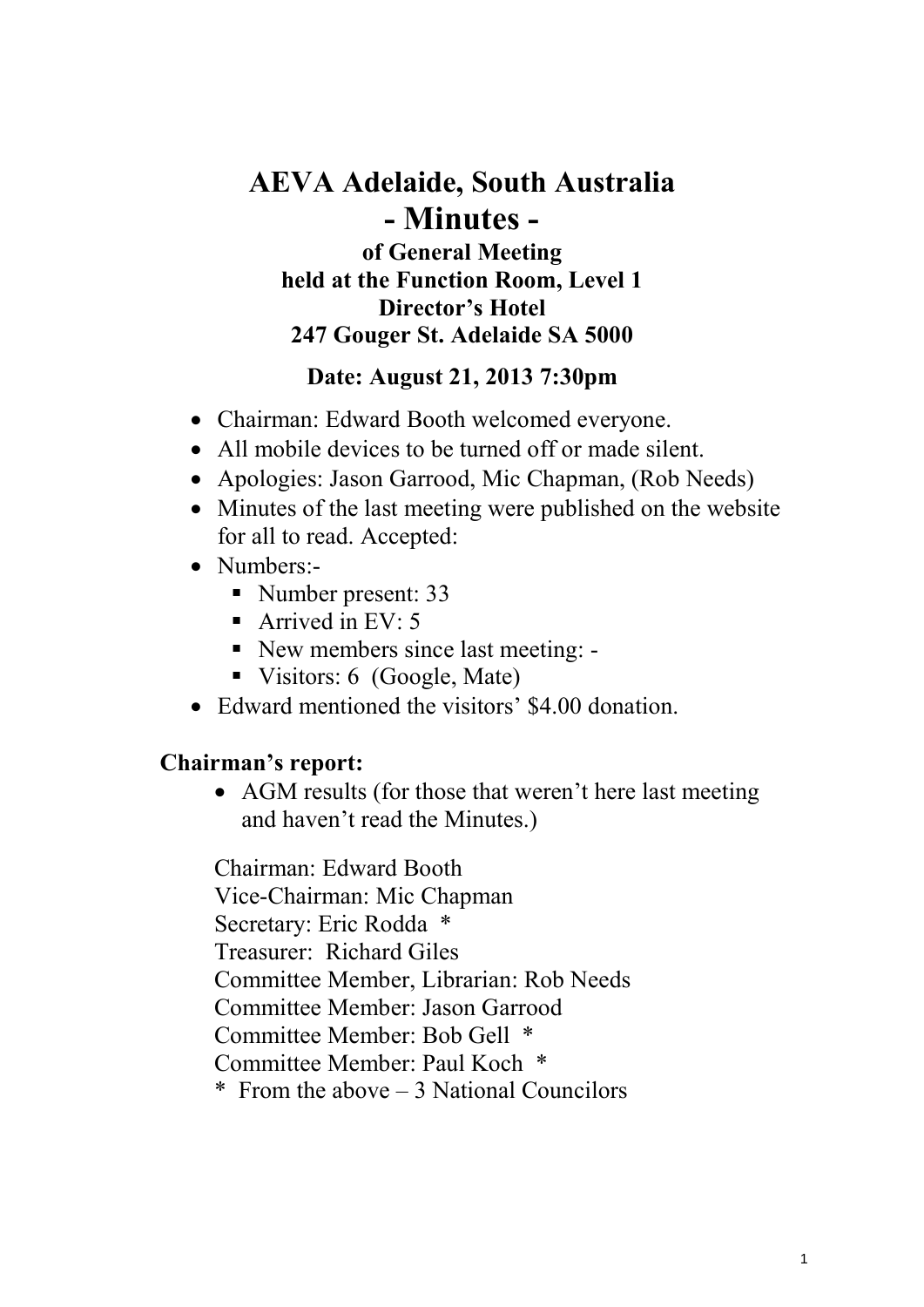## **Treasurer's report:** \$1484.83

#### **Secretary's Report:**

- Anyone who would like to be notified of meetings etc to place their name and email address on the "Email list". Please print very clearly.
- Parking is available next door Bridgestone Tyres ask after if you would like to know about this. Please support Bridgestone Tyres – Ask for Shaun.
- Items for sale. - (Orange Insulation Tape – Out of stock – more coming soon.
	- 120V EV Ceramic Heating element sold
- Library books Rob Needs
- Membership renewals.
- Science Alive!  $2013$  Thank you to all those that supplied there EVs for the display at this years Science Alive! - to be locked in all weekend - and especially to all those that helped on the stand. We were in a different spot. The latest Newsletter is on the Members Only page on our Adelaide website. See me for the password as required. I have a copy here for you to browse.
- A 4 Metre long "Bali Banner" has been purchased for \$576.40 with National AEVA giving \$500.00 towards this. \$76.40 to come from Adelaide AEVA funds. Invoice at next meeting for the treasurer.

#### **Correspondence:**

 **-** Ian from the South East (0418 135 943) has a Magnetic Motor that he wants to give away to a new home. Pickup or pay the freight.

 - Spog has PC Motor from the Flinders Uni that needs a new home. Contact Edward for contact details.